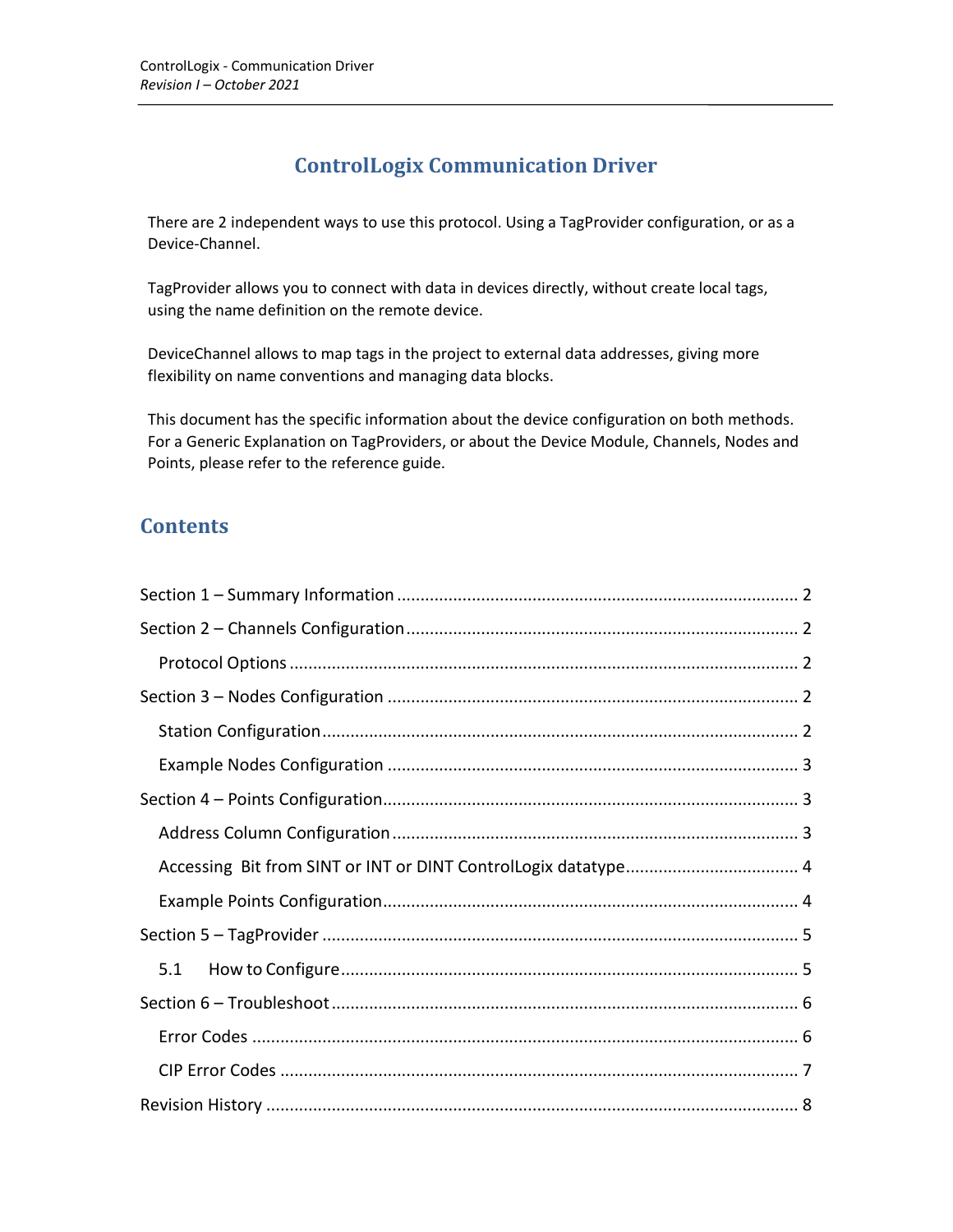## **Section 1 – Summary Information**

**Communication Driver Name**: ControlLogix **Implementation DLL**: T.ProtocolDriver.ControlLogix.dll **Protocol**: ControlLogix (CIP over TCP/IP) **Interface**: TCPIP **PLC types supported:** ControlLogix 5000 family, FlexLogic and CompactLogix **Manufacturer:** Allen-Bradley / Rockwell

**PC Hardware requirements**: Ethernet board

## **Section 2 – Channels Configuration**

#### Protocol Options

 **Model:** Set the PLC model. It can be:

- *Others:* For all models exception 1756-L8X.
- *1756-L8X:* For Allen-Bradley 1756-L8X model.

 **MaxStringItemsPerBlock:** Define the maximum string item count to each block.

For example, if there are 12 string items configured and the MaxStringItemsPerBlock is 3, the result will be 4 blocks to read string data.

## **Section 3 – Nodes Configuration**

Station Configuration

**Stations syntax:** <IP > ; <Port > ; <Slot>

Where :

 $\langle$ **IP** $>$  = IP address of the slave device in the network

 $<$  **Port**  $>$  = TCP port where the slave device is listening (default is 44818)

<**Slot**> = Slot is the Slot number where the CPU is connected.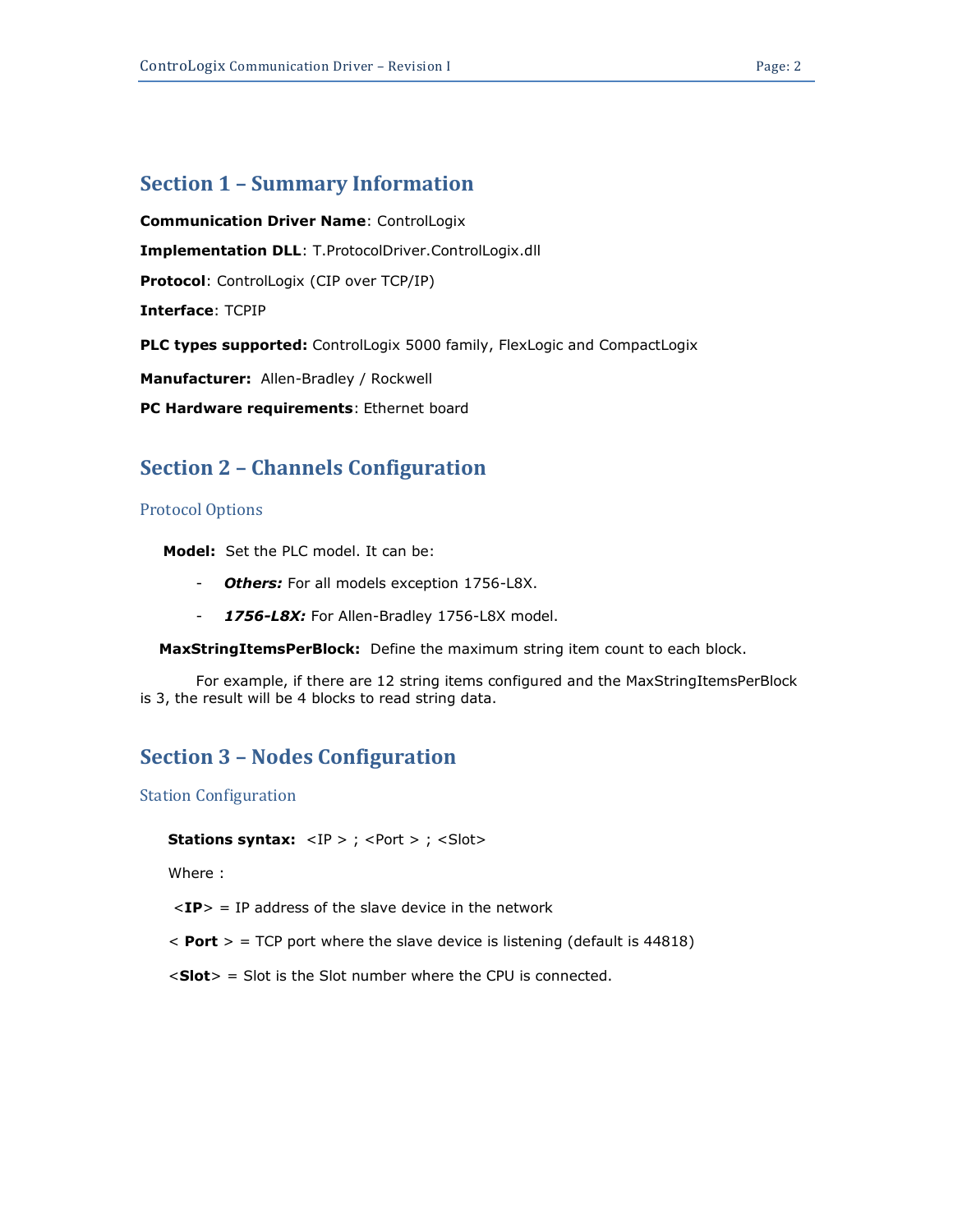### Example Nodes Configuration

| <b>Name</b> | <b>Node</b> | <b>PrimaryStation</b>              | SecundaryStation | <b>Description</b> |
|-------------|-------------|------------------------------------|------------------|--------------------|
| Node1       |             | ControlLogix 192.168.1.101;44818;0 |                  |                    |

# **Section 4 – Points Configuration**

Address Column Configuration

The syntax for the ControlLogix communication points are:

### • *<Type> : <DeviceTagName>*

*Type***:** Type is data type of the Tag in PLC.

The valid type values are:

| <b>Type</b>   | Read         | <b>Write</b> | <b>Size</b>                            | <b>Range of Value</b>                    |
|---------------|--------------|--------------|----------------------------------------|------------------------------------------|
| <b>BOOL</b>   | $\checkmark$ | ✓            | 1 bit                                  | 0 or 1                                   |
| <b>SINT</b>   | $\checkmark$ | ✓            | 1 byte or 8 bits                       | -128 to 127                              |
| INT           | $\checkmark$ | $\checkmark$ | 2 bytes or 16 bits                     | -32768 to 32767                          |
| <b>DINT</b>   | $\checkmark$ | $\checkmark$ | 4 bytes or 32 bits                     | -2,147,483,648 to 2,147,483,647          |
| <b>REAL</b>   | $\checkmark$ | $\checkmark$ | 4 bytes or 32 bits IEEE Floating point | $-9.99x10^{37}$ to 9.99x10 <sup>37</sup> |
| <b>STRING</b> | $\checkmark$ | ✓            | n bytes                                | $- - -$                                  |

*DeviceTagName\*:* Tag Name in PLC.

### **\*Note:** See below possible format for *DeviceTagName*.

| Format                  | <b>Syntax</b>                                                                        | <b>Comments</b>              |
|-------------------------|--------------------------------------------------------------------------------------|------------------------------|
| Standard                | <device name="" tag=""></device>                                                     |                              |
| <b>Array Element</b>    | <device array="" name="" tag="">[dim 1, dim2, dim 3]</device>                        | Dimension Range = $1$ to $3$ |
| User Defined Type (UDT) | <decice main="" name="" tag="">.<type member=""></type></decice>                     |                              |
| User Defined Type (UDT) |                                                                                      |                              |
| <b>Array Element</b>    | <device main="" name="" tag="">.<type member="">[dim 1, dim2, dim 3]</type></device> | Dimension Range = $1$ to $3$ |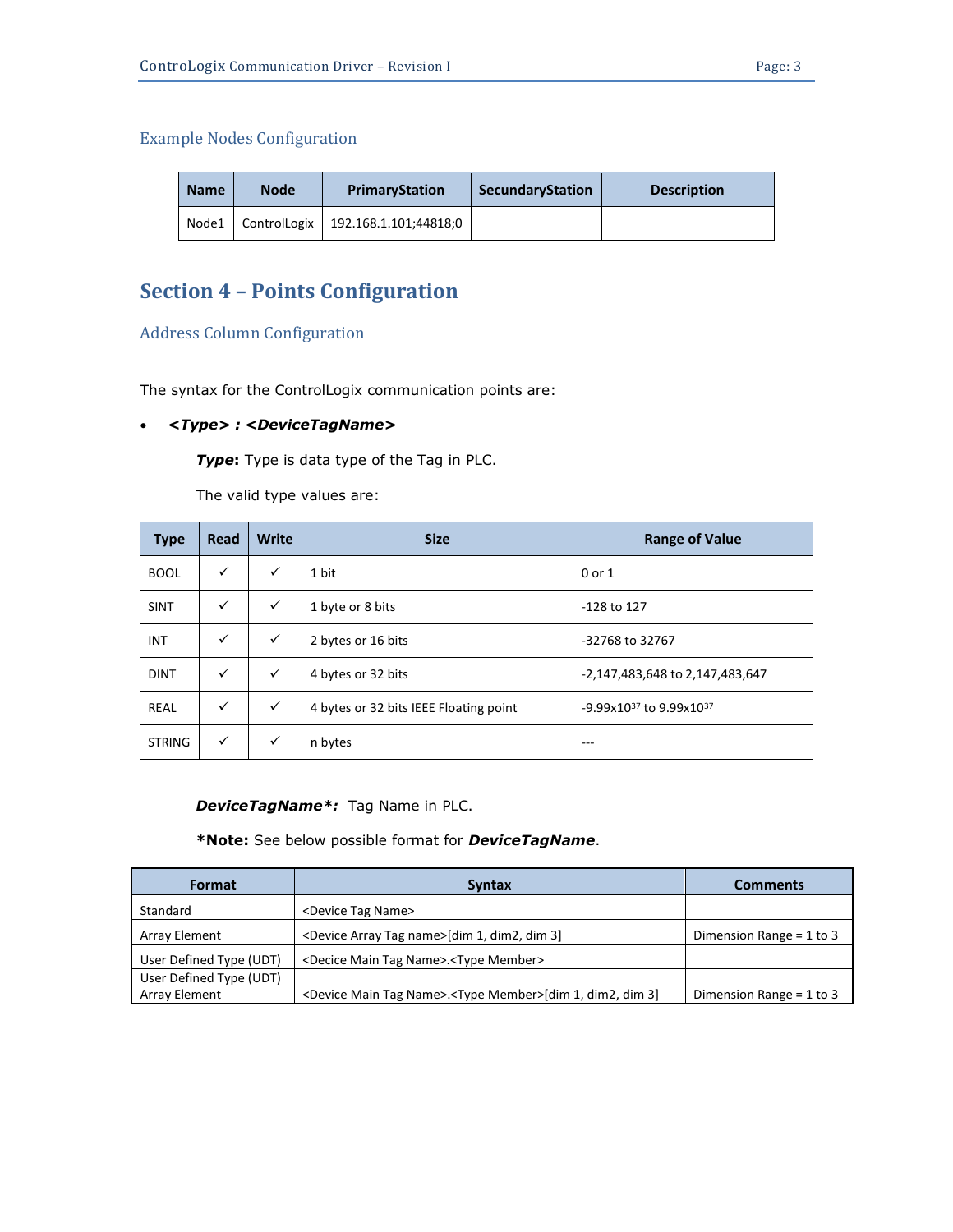### **Method 1:** Using the *Modifiers* column.

Use the Modifiers column in Device -> Points to specify the Bit to access.

### **Example of Device Point Configuration to access Bit 3 from INT**

| <b>TagName</b> | <b>Node</b> | <b>Address</b>  | <b>DataType</b> | <b>AccessType</b> | <b>Modifiers</b> |
|----------------|-------------|-----------------|-----------------|-------------------|------------------|
| Integer        | Node1       | INT:PLC INTEGER | <b>Native</b>   | ReadWrite         | $Bit = 3$        |

## **Method 2:** Using the Tag property.

In the Device the whole word into a tag and use the Tag property to access the specify Bit.

### **Example of Device Point Configuration to access whole word**

| <b>TagName</b> | <b>Node</b> | <b>Address</b>  | <b>DataType</b> | <b>AccessType</b> |
|----------------|-------------|-----------------|-----------------|-------------------|
| Integer        | Node1       | INT:PLC INTEGER | Native          | ReadWrite         |

### **Syntax to access Tag property in any place of project**

Tag*.<TagName>.*Bit*<Bit Number>*

E.g.: Tag.Interger.Bit3

## Example Points Configuration

| <b>TagName</b>         | <b>Node</b> | <b>Address</b>                 | <b>DataType</b> | <b>AccessType</b> |
|------------------------|-------------|--------------------------------|-----------------|-------------------|
| Digital                | Node1       | <b>BOOL:PLC BOOLEAN</b>        | <b>Native</b>   | ReadWrite         |
| Digital <sup>[2]</sup> | Node1       | BOOL:BOOLEAN ARRAY[2]          | Native          | ReadWrite         |
| DigitalUDT             | Node1       | BOOL:MAINTAG.PLC_BOOLEAN       | Native          | ReadWrite         |
| DigitalUDT[4]          | Node1       | BOOL:MAINTAG.BOOLEAN ARRAY[4]  | Native          | ReadWrite         |
| Word                   | Node1       | SINT:PLC SINTEGER              | Native          | ReadWrite         |
| Word[7]                | Node1       | SINT:SINTEGER ARRAY[7]         | Native          | ReadWrite         |
| WordUDT                | Node1       | SINT:MAINTAG.PLC_SINTEGER      | Native          | ReadWrite         |
| WordUDT[8]             | Node1       | SINT:MAINTAG.SINTEGER ARRAY[8] | Native          | ReadWrite         |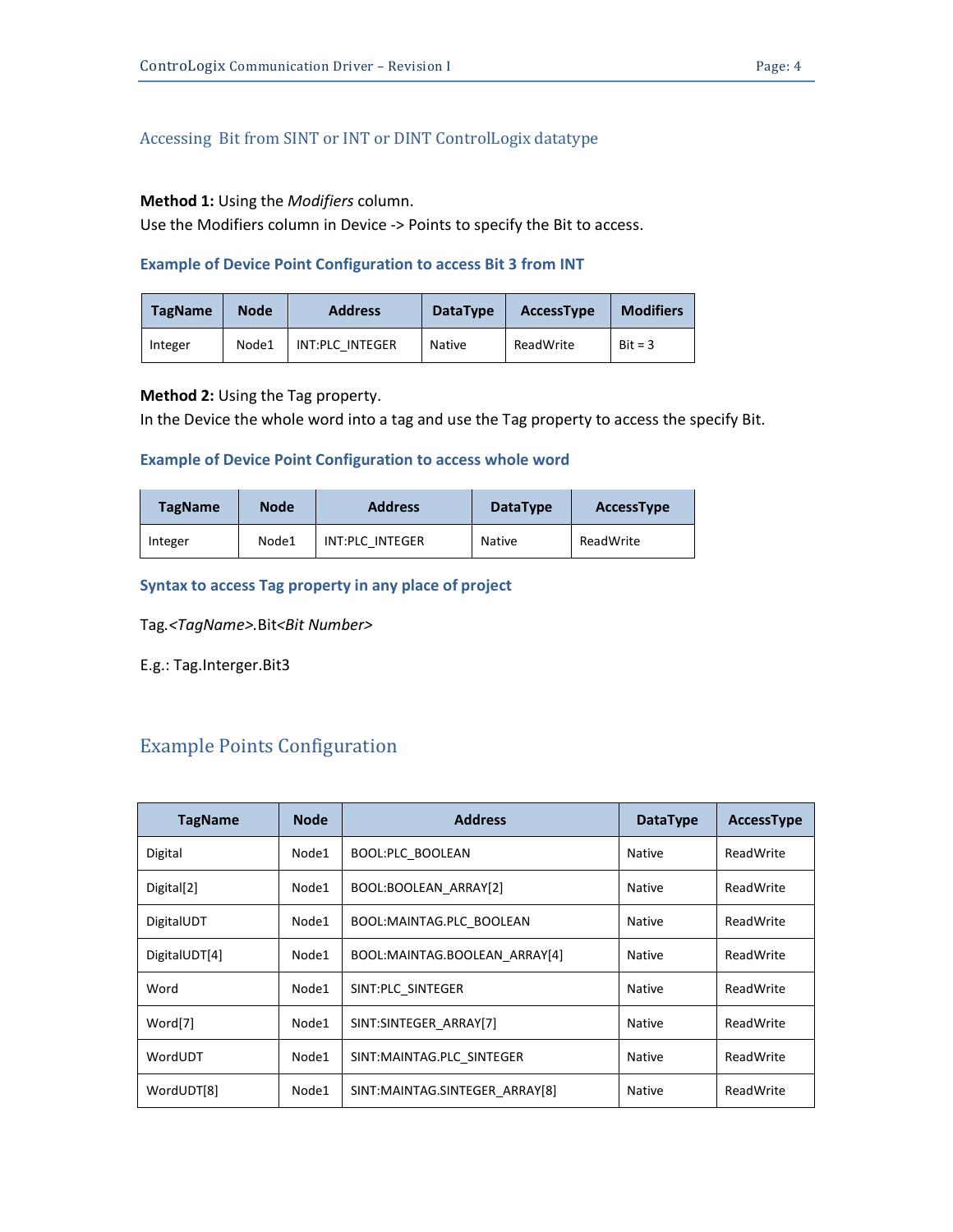| Integer        | Node1 | INT:PLC INTEGER                   | <b>Native</b> | ReadWrite |
|----------------|-------|-----------------------------------|---------------|-----------|
| Interger[3]    | Node1 | INT:INTEGER ARRAY[3]              | <b>Native</b> | ReadWrite |
| IntegerUDT     | Node1 | INT:MAINTAG.PLC INTEGER           | <b>Native</b> | ReadWrite |
| IntegerUDT[10] | Node1 | INT:MAINTAG.INTEGER ARRAY[10]     | <b>Native</b> | ReadWrite |
| Double         | Node1 | DINT:PLC_DINTEGER                 | Native        | ReadWrite |
| Double[14]     | Node1 | DINT:DINTEGER_ARRAY[14]           | <b>Native</b> | ReadWrite |
| DoubleUDT      | Node1 | DINT:MAINTAG.PLC DINTEGER         | <b>Native</b> | ReadWrite |
| DoubleUDT[12]  | Node1 | DINT:MAINTAG.DINTEGER_ARRAY[12]   | <b>Native</b> | ReadWrite |
| Real           | Node1 | REAL:PLC_REAL                     | <b>Native</b> | ReadWrite |
| RealArray[5]   | Node1 | REAL:REAL ARRAY[5]                | <b>Native</b> | ReadWrite |
| RealUDT        | Node1 | REAL:MAINTAG.PLC REAL             | <b>Native</b> | ReadWrite |
| RealUDT[34]    | Node1 | REAL:MAINTAG.REAL ARRAY[34]       | <b>Native</b> | ReadWrite |
| Text           | Node1 | STRING:PLC STRING                 | <b>Native</b> | ReadWrite |
| TextArray[26]  | Node1 | STRING:STRING ARRAY[26]           | <b>Native</b> | ReadWrite |
| TextUDT        | Node1 | STRING: MAINTAG. PLC STRING       | <b>Native</b> | ReadWrite |
| TextUDT[21]    | Node1 | STRING: MAINTAG.STRING ARRAY [21] | <b>Native</b> | ReadWrite |

## **Section 5 – TagProvider**

This Communication Protocol supports TagProvider feature. A tool that allows you to access your Communication Device Data Model without creating any Project Tags.

For more information, please refer to the TagProvider Application Note document.

## **5.1 Howto Configure**

→ To configure ControlLogix protocol as a TagProvider, navigate to **Edit Tags Providers** and create a newprovider for ControlLogix protocol.

In the **PrimaryStation** column, do the same configuration described in section 2 and 3.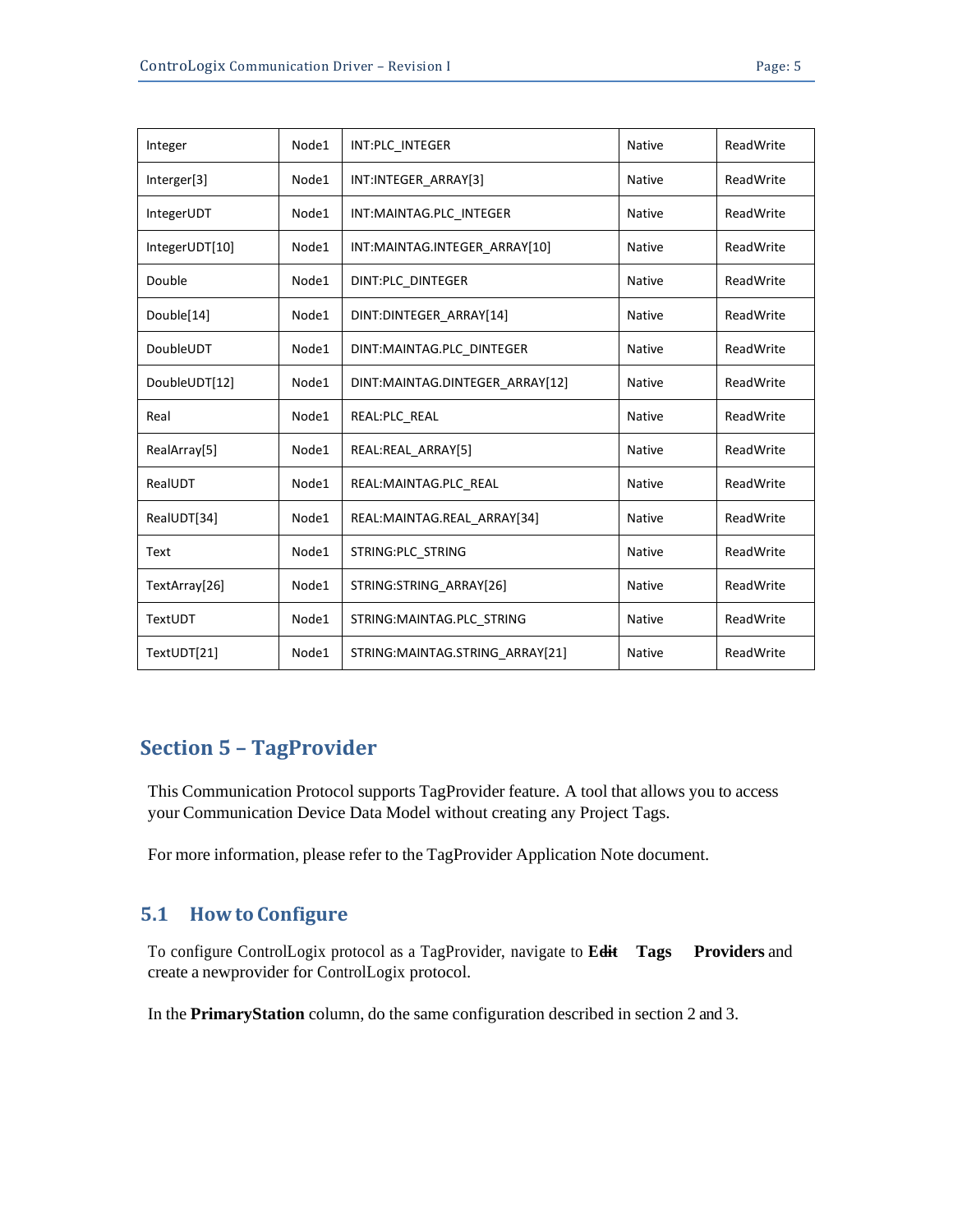# **Section 6 – Troubleshoot**

The status of the driver execution can be observed through the diagnostic tools, which are:

- TraceWindow (with Settings, Device enabled)
- PropertyWatch
- ModuleInformation

Status value of 0 (zero) means communication success. Negative values indicate internal driver error and positive values means protocols errors according Allen-Bradley specification.

## Error Codes

| <b>Error Code</b> | <b>Description</b>                       | <b>Possible Solution</b>                                        |
|-------------------|------------------------------------------|-----------------------------------------------------------------|
| 0                 | <b>Success</b>                           | None<br>$\bullet$                                               |
| $-100$            | <b>Error Sending Message</b>             | Turn PLC on<br>$\bullet$                                        |
| $-101$            | <b>Error Sending and Waiting Message</b> | Plug the PLC Ethernet cable<br>$\bullet$                        |
| $-102$ $-105$     | Error creating TCP/IP connection         | Check configured IP Address field in Device > Node<br>$\bullet$ |
| $-106$            | <b>Error Receiving Message</b>           | Ping PLC using prompt command<br>$\bullet$                      |
| $-112$            | <b>Timeout Start Message</b>             | Turn PLC on<br>$\bullet$                                        |
| $-113$            | <b>Timeout between Treated Chars</b>     | Plug the PLC Ethernet cable<br>$\bullet$                        |
| $-114$            | <b>Timeout End Message</b>               | Ping PLC using prompt command<br>$\bullet$                      |
| $-115$            | <b>Timeout Connect</b>                   | Check configured IP Address field in Device > Node<br>$\bullet$ |
|                   |                                          | Increase the driver timeout field in Device > Channel           |
| $-200$            | <b>Protocol Error</b>                    | Check if the PLC model is compatible with driver<br>$\bullet$   |
|                   |                                          | documentation                                                   |
|                   |                                          | Check the configured Address field in Device >                  |
|                   |                                          | Points                                                          |
| $-201$            | <b>Invalid Protocol</b>                  | Check if the PLC model is compatible with driver<br>$\bullet$   |
|                   |                                          | documentation                                                   |
|                   |                                          | Contact technical support<br>$\bullet$                          |
| $-202$            | <b>Invalid Station</b>                   | Check configured IP Address field in Device > Node<br>$\bullet$ |
|                   |                                          | Restart the driver<br>$\bullet$                                 |
| $-204$            | Invalid Message Sequence                 | Check if the PLC model is compatible with driver<br>$\bullet$   |
|                   |                                          | documentation                                                   |
|                   |                                          | Check the configured Address field in Device ><br>$\bullet$     |
|                   |                                          | Points                                                          |
| > 0               | <b>CIP Error</b>                         | See CIP error codes table<br>$\bullet$                          |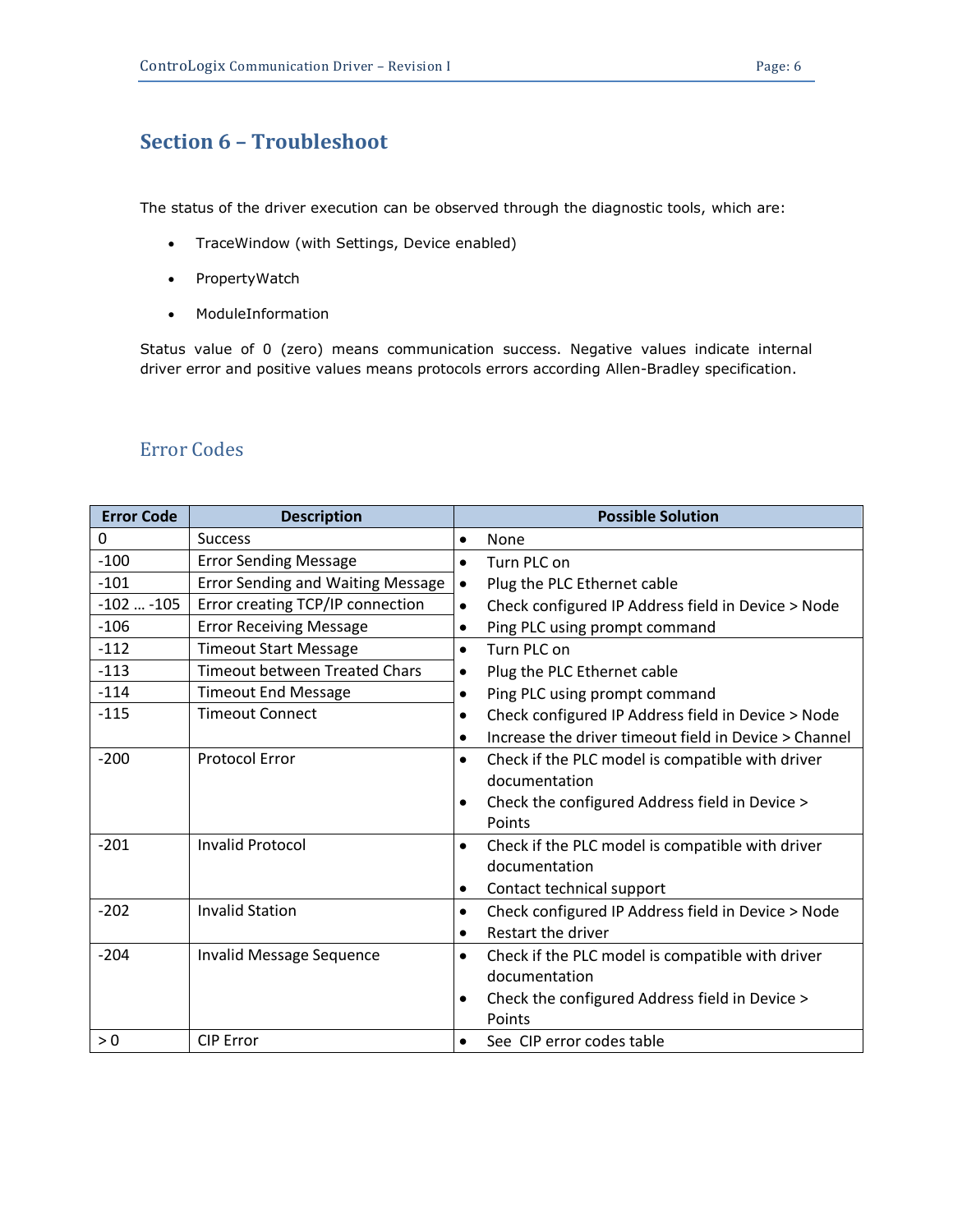## CIP Error Codes

The following error codes are in decimal.

| Error Code     | Description                                                          |
|----------------|----------------------------------------------------------------------|
| 1              | Connection Failure.                                                  |
| $\overline{2}$ | Insufficient resources.                                              |
| 3              | Value invalid.                                                       |
| $\overline{4}$ | IOI could not be deciphered or tag does not exist.                   |
| 5              | Unknown destination.                                                 |
| 6              | Data requested would not fit in response packet.                     |
| 7              | Loss of connection.                                                  |
| 8              | Unsupported service.                                                 |
| 9              | Error in data segment or invalid attribute value.                    |
| 10             | Attribute list error.                                                |
| 11             | State already exists.                                                |
| 12             | Object model conflict.                                               |
| 13             | Object already exists.                                               |
| 14             | Attribute not settable.                                              |
| 15             | Permission denied.                                                   |
| 16             | Device state conflict.                                               |
| 17             | Reply will not fit.                                                  |
| 18             | Fragment primitive.                                                  |
| 19             | Insufficient command data / parameters specified to execute service. |
| 20             | Attribute not supported.                                             |
| 21             | Too much data specified.                                             |
| 26             | Bridge request too large.                                            |
| 27             | Bridge response too large.                                           |
| 28             | Attribute list shortage.                                             |
| 29             | Invalid attribute list.                                              |
| 30             | Embedded service error.                                              |
| 31             | Failure during connection.                                           |
| 34             | Invalid reply received.                                              |
| 37             | Key segment error.                                                   |
| 38             | Number of IOI words specified does not match IOI word count.         |
| 39             | Unexpected attribute in list.                                        |

In this driver is very important to enable the TraceWindow messages, as invalid addresses can cause all the communication block with the PLC to fail, the TraceWindow tool (when Device is enabled on the settings) will display the first invalid address found on the block.

In order to have a quick view on the many communication blocks, open the ModuleInformation, navigate on the tree to find ControlLogix and them select the Read